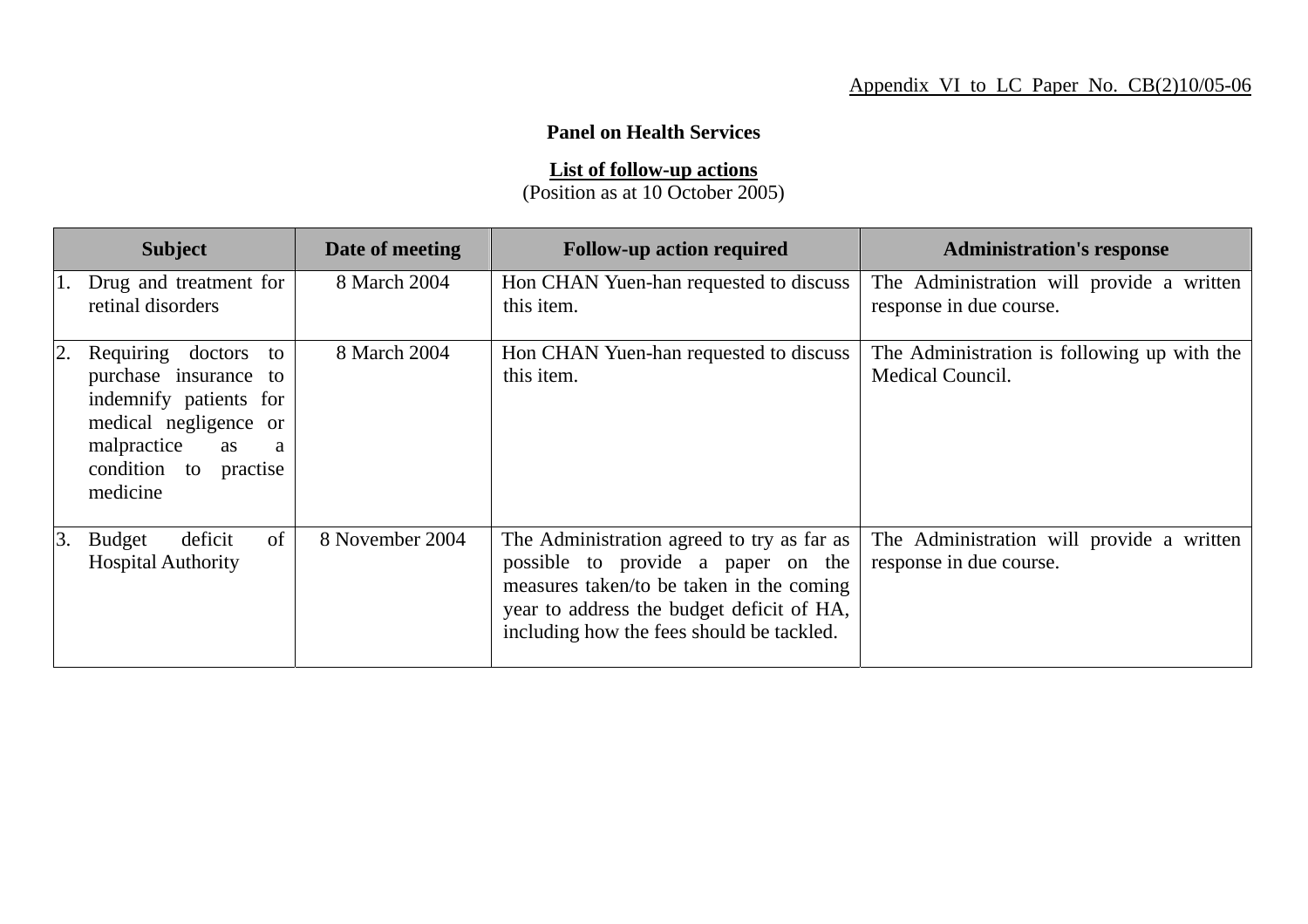|                                                                   | <b>Subject</b>  | Date of meeting                                                                                                                                                                                                        | <b>Follow-up action required</b>                                                                                                     | <b>Administration's response</b>                                     |
|-------------------------------------------------------------------|-----------------|------------------------------------------------------------------------------------------------------------------------------------------------------------------------------------------------------------------------|--------------------------------------------------------------------------------------------------------------------------------------|----------------------------------------------------------------------|
| Proposed amendments<br>Smoking (Public<br>to<br>Health) Ordinance | 10 January 2005 | The Administration to -<br>(a) provide information on whether any<br>overseas jurisdictions had introduced<br>legislation to prohibit persons aged<br>below 18 from smoking;                                           | The Administration will provide a written<br>response in due course.                                                                 |                                                                      |
|                                                                   |                 | (b) provide information on the feedback<br>of Singapore people to the measure of<br>showing health warnings with pictorial<br>and graphic contents on the package of<br>cigarette products introduced in<br>Singapore; | The Administration will provide a written<br>response in due course.                                                                 |                                                                      |
|                                                                   |                 | (c) provide information on the existing<br>manpower of Tobacco Control Office<br>and the additional manpower for<br>implementation of the legislative<br>proposals;                                                    | The Administration will provide a written<br>response in due course.                                                                 |                                                                      |
|                                                                   |                 | 25 February 2005                                                                                                                                                                                                       | (d) provide more detailed information on<br>the exceptional arrangements allowed<br>under overseas smoke-free workplace<br>laws; and | The Administration will provide a written<br>response in due course. |
|                                                                   |                 | (e) provide information on any precedent<br>case in which a smoke-free workplace<br>law had been challenged by people on<br>the ground of violating human rights.                                                      | The Administration will provide a written<br>response in due course.                                                                 |                                                                      |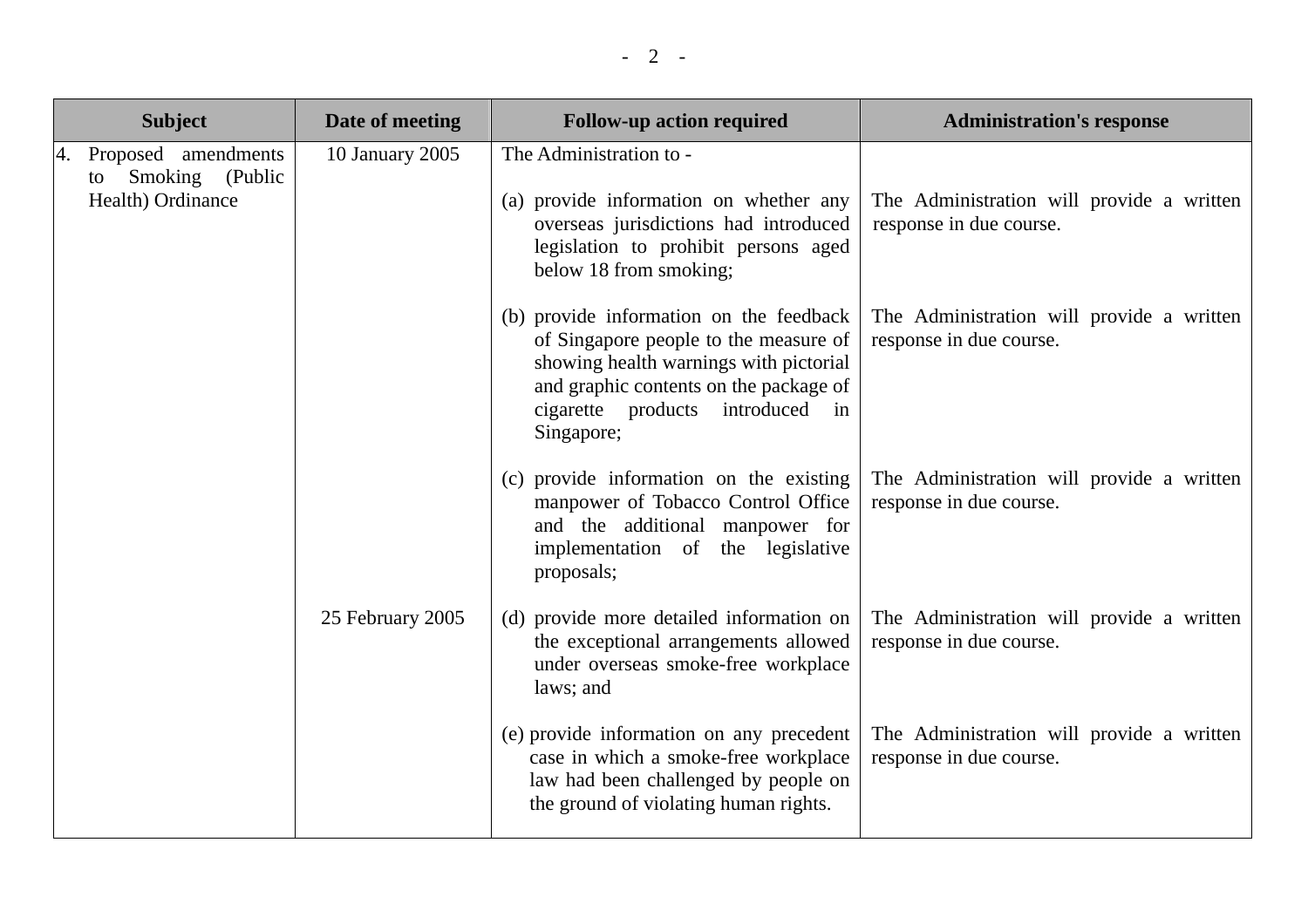|                   | <b>Subject</b>                                                                                        | Date of meeting | <b>Follow-up action required</b>                                                                                                                                                                                                                                                                                                                                                                         | <b>Administration's response</b>                                                   |
|-------------------|-------------------------------------------------------------------------------------------------------|-----------------|----------------------------------------------------------------------------------------------------------------------------------------------------------------------------------------------------------------------------------------------------------------------------------------------------------------------------------------------------------------------------------------------------------|------------------------------------------------------------------------------------|
| 5.                | Amendments<br>the<br>to<br>Registration<br>Dentists<br>Ordinance                                      | 14 March 2005   | The Administration agreed to provide an<br>information paper summarising the issues<br>which had been considered in previous<br>reviews of the Dentists Registration<br>Ordinance.                                                                                                                                                                                                                       | Administration<br>The<br>will<br>provide<br>an<br>information paper shortly.       |
| 6.                | Increase in professional<br>indemnity<br>insurance<br>premiums                                        | 14 March 2005   | The Administration undertook to provide a<br>paper on professional indemnity insurance<br>premiums and related issues.                                                                                                                                                                                                                                                                                   | Administration<br>will<br>submit<br>The<br>an<br>information paper in due course.  |
| $\overline{17}$ . | medical<br>Continuing<br>education for medical<br>practitioners                                       | 18 April 2005   | The Administration to provide more<br>detailed information in writing on studies<br>on the continuing medical education<br>systems in overseas jurisdictions, the<br>implementation details of the proposed<br>compulsory scheme, and to revert to the<br>Panel<br>on<br>of<br>the<br>progress<br>the<br>consultation<br>Administration's<br>with<br>members of the medical profession on the<br>scheme. | The Administration will provide a written<br>response in due course.               |
| 8.                | Long-term<br>rehabilitation<br>patients<br>in Prince<br>of Wales<br>refusing<br>Hospital<br>discharge | 17 May 2005     | Administration<br>The<br>provide<br>to<br>an<br>information paper on the subject<br>to<br>facilitate discussion at a future meeting.                                                                                                                                                                                                                                                                     | Administration<br>The<br>will<br>provide<br>an<br>information paper in due course. |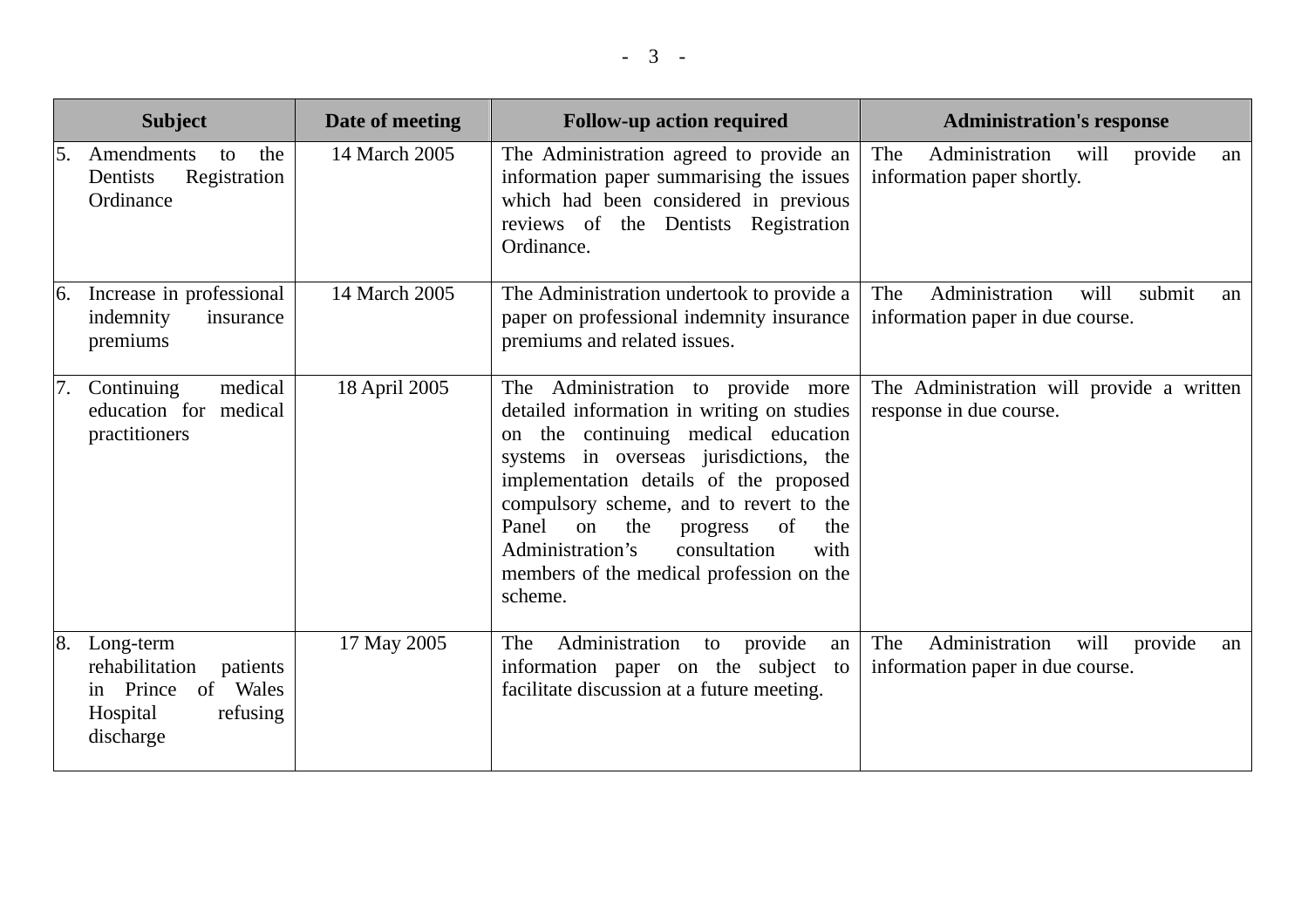| <b>Subject</b>                                                                                | Date of meeting | <b>Follow-up action required</b>                                                                                                                                                                                                                                                                                                                                                                                                                                                                                                                                                                                     | <b>Administration's response</b>                                                                        |
|-----------------------------------------------------------------------------------------------|-----------------|----------------------------------------------------------------------------------------------------------------------------------------------------------------------------------------------------------------------------------------------------------------------------------------------------------------------------------------------------------------------------------------------------------------------------------------------------------------------------------------------------------------------------------------------------------------------------------------------------------------------|---------------------------------------------------------------------------------------------------------|
| Hospital<br>9.<br>fees<br>and<br>charges - non-eligible<br>and private<br>persons<br>patients | 13 June 2005    | The Administration -<br>(a) to provide further information on the<br>costs of providing private service at<br>individual public hospitals<br>for<br>different specialties with different<br>levels of expertise;<br>(b) to provide further information on<br>whether the introduction of the revised<br>fees for private services would<br>lengthen the waiting time for patients<br>seeking public health service at<br>different specialties in individual<br>public hospitals, and if so, the extent<br>of the impact; and<br>(c) should consult the Panel again before<br>gazettal of the proposed fee revision. | The Administration will provide a written<br>response in due course.                                    |
| 10. Report on the public<br>consultation on the<br>Hospital Authority drug<br>formulary       | 13 June 2005    | The Administration to provide a paper on<br>its review of the operation of the safety net<br>mechanism.                                                                                                                                                                                                                                                                                                                                                                                                                                                                                                              | The Administration's response was issued<br>vide LC Paper No. CB(2)2705/04-05(01)<br>on 7 October 2005. |